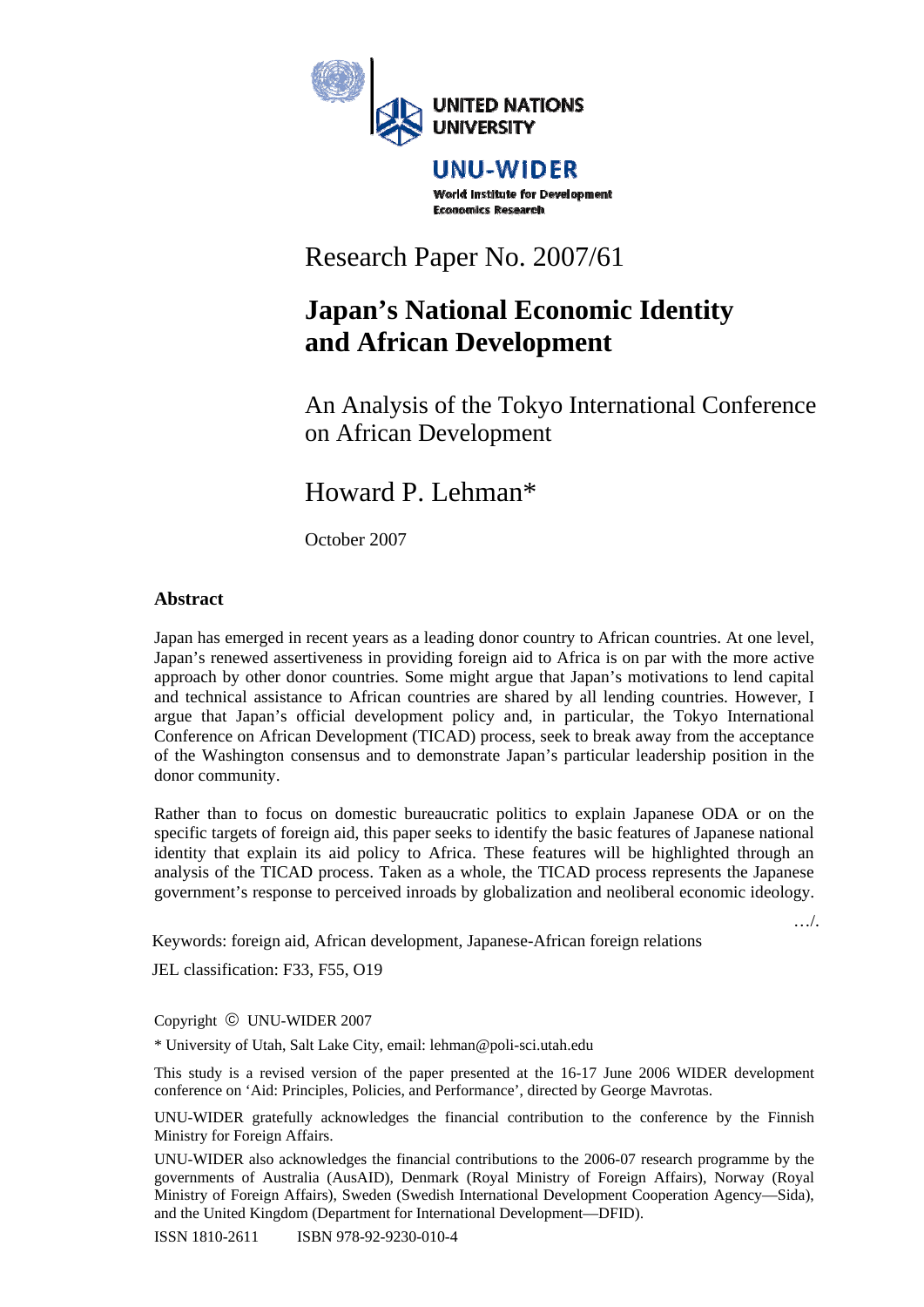But TICAD is more than a simple response to complex global forces. Japan's foreign aid policy draws extensively from the so-called Asian development model as Japan hopes to influence African societies. Moreover, by carving out a developmental niche away from the conventional World Bank pattern of financial assistance, Japan also hopes to highlight its global strategic position as it seeks to have greater influence in Africa and other developing regions.

#### **Acronyms**

|       | NERICA New Rice for Africa                            |
|-------|-------------------------------------------------------|
| ODA   | official development aid                              |
| SAP   | structural adjustment policies                        |
| TICAD | Tokyo International Conference on African Development |

*The World Institute for Development Economics Research (WIDER) was established by the United Nations University (UNU) as its first research and training centre and started work in Helsinki, Finland in 1985. The Institute undertakes applied research and policy analysis on structural changes affecting the developing and transitional economies, provides a forum for the advocacy of policies leading to robust, equitable and environmentally sustainable growth, and promotes capacity strengthening and training in the field of economic and social policy making. Work is carried out by staff researchers and visiting scholars in Helsinki and through networks of collaborating scholars and institutions around the world.* 

*www.wider.unu.edu publications@wider.unu.edu* 

UNU World Institute for Development Economics Research (UNU-WIDER) Katajanokanlaituri 6 B, 00160 Helsinki, Finland

Typescript prepared by Liisa Roponen at UNU-WIDER

The views expressed in this publication are those of the author(s). Publication does not imply endorsement by the Institute or the United Nations University, nor by the programme/project sponsors, of any of the views expressed.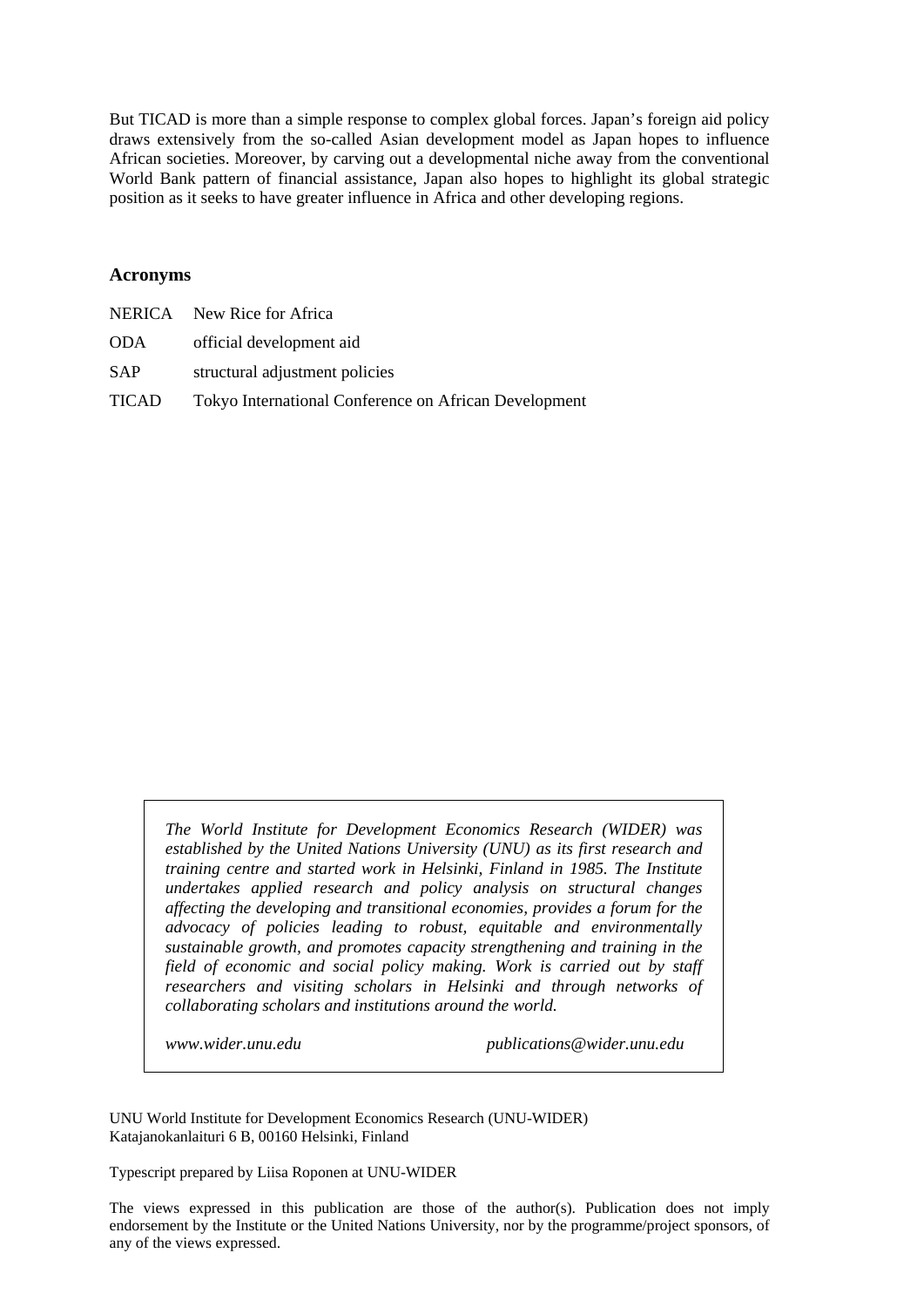## **1 Introduction**

Japan has emerged in recent years as a leading donor country with African countries. At one level, Japan's renewed assertiveness in providing foreign aid to Africa is on par with the more active approach by other donor countries. It might appear to some that Japan's motivations to lend capital and technical assistance to African countries are shared by all lending countries. However, I argue that Japan, its official development policy and, in particular, the Tokyo International Conference on African Development (TICAD) process, seek to break away from the acceptance of the Washington Consensus and to demonstrate its particular leadership position in the donor community. As one well regarded Japanese economist claimed recently, Japan has been 'walking the splendid path of isolation' (Ishikawa 2005: 34).

Rather than to focus on domestic bureaucratic politics to explain Japanese official development aid (ODA) or on the specific targets of foreign aid, this paper seeks to identify basic features of Japanese national identity that explain for its aid policy to Africa. These features will be highlighted through an analysis of the TICAD process. Japan now has had nearly fifteen years of organizing global conferences on African development. Since the early 1990s, Japan has been the only developed country to consistently hold major international conferences on African development. In fact, it has held three conferences, scheduled every five years in 1993, 1998, and 2003. A fourth TICAD is planned for 2008. Given that Japan only provides about 10 per cent of its ODA funds to Africa and given the severe economic pressures with which the country was burdened for much of this period, the reasons for organizing these major development conferences are not self-evident. In fact, most studies only mention TICAD in passing, as it relates to other development issues (Morikawa 1997). Despite the budgetary constraints and cutbacks in Japan's ODA in the last several years, Japan has remained consistent in scheduling these conferences. Rather than turn its attention away from Africa during this economic slump, Japan has moved forward with its aid policies towards Africa.

## **2 Themes of Japan's national economic identity**

### **2.1 Historical lessons**

One underlying theme in Japanese foreign aid is its history towards economic development both within Japan and towards Asia. Some observers point to the 1868 Meiji Restoration and the experiences of post-Second World War development as lessons for successful economic strategies. In both cases, the push for growth was derived from the importation of foreign technology, high productivity, low consumption, and a dualistic structure of the economy (Okita 1980: 116). The initial principle of Japanese economic growth at that time was production-oriented policies that led to rapid economic growth. As Okita describes the process, the government at that time focused on basic industries, then the modernization of those industries, followed by the establishment of new industries, which led eventually to export promotion policies (ibid.: 127).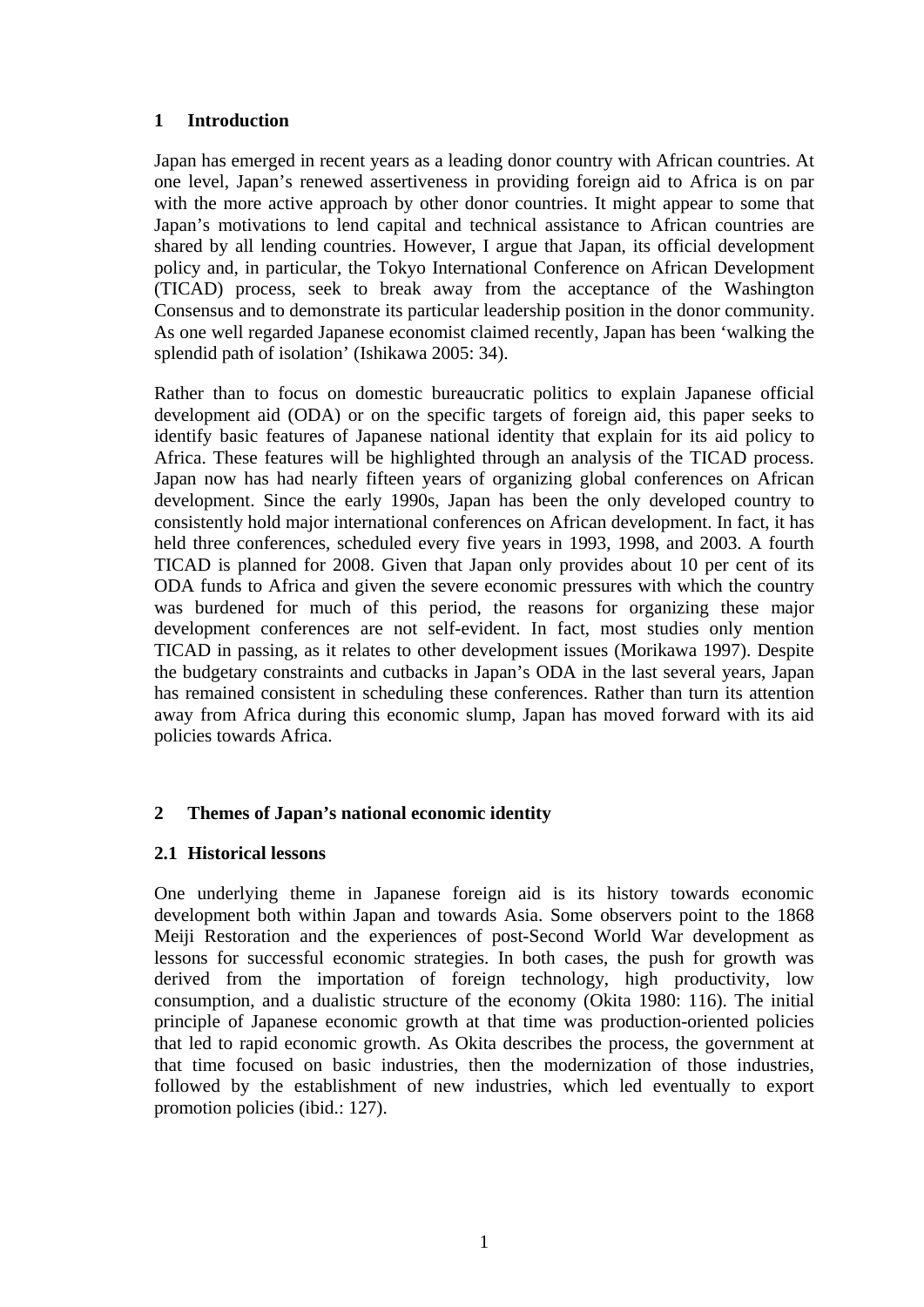## **2.2 East Asian experience**

One of the more important aspects underlining Japan's ODA policy is its relationship to the 'Asian economic model'. Former Prime Minister Koizumi said in a speech at the 2005 G8 summit that 'Asia's post-war experiences in economic development are valuable assets for us in assisting African development' (Koizumi 2005: 3). He went on to argue that 'in view of Asian experiences, the key to African economic development is to foster the private sector through the promotion of trade and investment' (ibid.).

The East Asian economic miracle was a powerful force in linking African and Asian societies. According to Japanese economists, 'a key lesson from East Asia is that if aid is to be effective in the long run, it would have to lead to private capital formation, both domestic and foreign' (Hino and Iimi 2006: 16). Moreover, the East Asian experience has affected Japan's approach to development and aid in Africa. In particular, the main characteristics of Japan's ODA facilitate self-help and partnership through industrialization and trade. Experience has shown that Japan puts a high priority on economic infrastructure development with a heavy emphasis on loans.

As one Japanese economist noted in regards to Japanese policy to Ghana, 'based on its own and East Asian catch-up experiences, Japan considers it essential to address the structural problems of the Ghanaian economy and support its economic growth and attainment of self-reliant and sustainable economic development' (Ohno 2006: 18). Given its success in East Asia and its own economic history, Japan has increasingly shown assertiveness in the donor community. The organization and commitment to the TICAD process has been one important and visible affirmation of Japan's self-identity as a leading donor country.

Compared with the neoclassical orthodoxy that stresses macroeconomic stability and free markets, the emerging Japanese view is distinct in its primary pursuit of long-term real targets, acceptance of different economic policies for different conditions of development, and emphasis on the active role of government as an initiator of change.

### **2.3 Japanese model as distinct from other donors**

Japan has tried to carve out its own separate path of ODA policy. Two historic factors make Japan's aid and development vision distinctive from those of other donors. Japan is the only non-western country with a history of successful industrialization and Japan's postwar decision to abandon military forces implies that ODA plays a special role in Japanese diplomacy. Japanese officials moreover have at times distanced themselves from the dominant policy prescriptions embedded in the Washington consensus. The Washington consensus has been widely criticized in Japan as being ineffective and unfair in its application to African countries. The typical structural adjustment programme (SAP) may be most effective in middle-income economies, but it is less effective in low-income economies with underdeveloped markets. An influential Japanese economist has suggested that in such economies there is a need to build appropriate institutions. These country-specific institutions should be based on a 'proper understanding of cultural values and social norms (Hayami 2005: 56).

In this departure from the Washington consensus framework, government officials in Japan also advanced poverty reduction, not as an immediate objective of development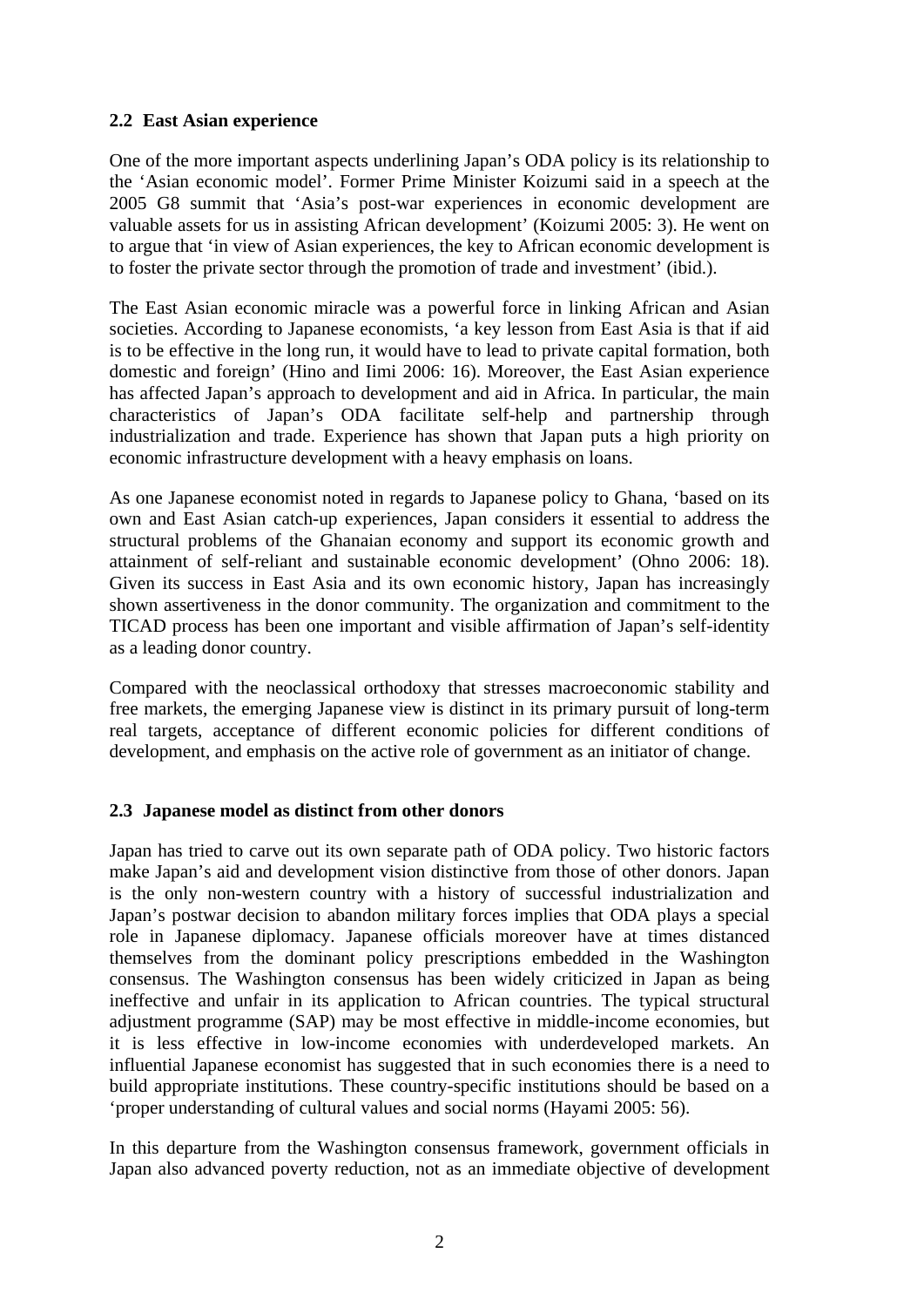assistance, but as a consequence of economic growth. 'If poverty reduction is considered an overarching objective, nonmarket instruments may have to be used to redistribute market-produced income in favour of the poor' (Hayami 2005: 57). What this entails for Japanese aid agencies is a justification of a 'new paradigm which emphasized strengthening the voice and power of poor people (empowerment) and maximizing the initiative of aid-recipient communities (ownership) in the design of development assistance' (ibid.). Japan's ODA White Paper for 2005 asserts that poverty reduction should be carried out through economic growth. It highlights the experience of East Asia where development was based on economic growth which ultimately contributed to poverty reduction (MoFA 2006: 13). Koizumi (2005: 1) took the lead in this discussion in 2005 when he declared in a speech that 'the Japanese government has been leading international discussion on African development by advocating the importance of ownership of Africa and partnership with the international community' (Koizumi 2005: 1).

My argument builds on the research conducted by a number of Japanese scholars who interpret Japanese foreign aid policy as providing a useful and important alternative to that of the World Bank. Ohno makes a vigorous claim that Western and World Bank ODA positions do not reflect Japan's economic interests or its political leadership abilities. 'Every few years (the donor organizations) come out with new assistance strategies, which in many cases do not match the sensibilities of the Japanese. We have left the control to other nations, and Japan's role is not more than that of a timid copilot at best' (Ohno 2002: 1). Additionally, Ohno argues that 'Japan … makes past experience its starting point, perceives value in diversity, and emphasizes issues of the real economy involving the fostering of industry' (ibid.: 2). The divergence between Japan's objective of a development assistance strategy and that of the World Bank is significant. Ohno concludes that 'in the field of ODA, Japan cannot manifest its true character as long as it perceives only two passive options to pick between—toeing the line of the World Bank's strategy or complaining about that line' (ibid.: 4).

Other Japanese scholars similarly note Japan's distinctive features of its ODA programme. As this study will examine in more detail, Japan's ODA policies have reflected its emphasis on self-help. The basic position of self-help is meant to separate Japan's policies from the west. By shifting responsibility to the recipient, self-help is meant to allow for more autonomous decisionmaking on the part of the receiving country. But more importantly, as Nishigaki and Shimomura have written, 'in contrast to the traditional western view that aid is an obligation that those who are fortunate owe to those who are not, the Japanese concept is that aid means helping those who help themselves' (Nishigaki and Shimomura 1999: 152-3).

This paper draws from the view that Japan's ODA strategy seeks to create an alternative to the dominant World Bank/Washington consensus arguments. In particular, the paper explores the evolution of the TICAD process with close attention paid to the three conferences by asking the following question. In what way does the TICAD agenda attempt to position Japan's ODA strategy and policy as separate and unique from the western ODA efforts? The conferences often have been discussed in the context of the Asian model of development. To what extent has this model been raised by the TICAD process? This article seeks to explain and understand this question by examining the evolution of Japan's ODA policy towards Africa and the history of the TICAD process covering the three TICAD meetings.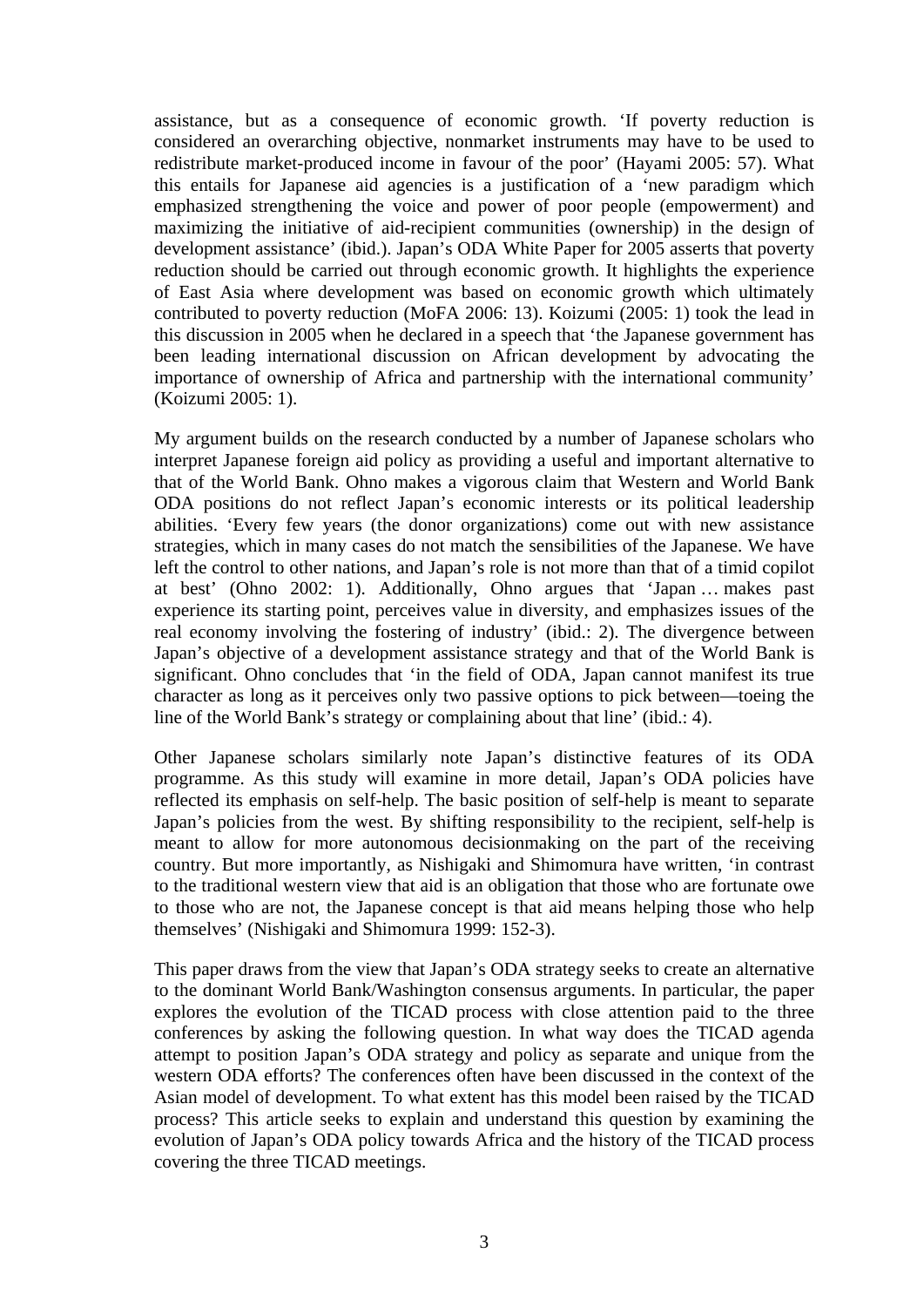## **3 TICAD I**

With a formal statement in place to facilitate policy dialogue with other donors and with recipient countries, Japan turned its attention to Africa. In 1992, Japan called for an international conference involving the donor community, African governments, and non-governmental organizations. While previous aid conferences typically involved the donor community speaking among themselves or a summit held by an OECD country (such as the UK or France) with participation by former colonies, Japan intentionally sought a broad and inclusive conference format. Japan asked the United Nations and a non-governmental organization (the Global Coalition for Africa) to serve as cosponsors. One analyst suggested that by enlisting the involvement of these agencies, the 'TICAD initiative was not a unilateral act, but that it was essentially consistent with the priorities of the entire UN system of organizations' (Mulikita 1999: 52). Moreover, it was held in Tokyo in order to raise public awareness of African issues. According to the MoFA official in charge of the first TICAD, Japan's motivation to organize this conference was three-fold. Japan clearly saw the humanitarian needs in Africa and given Japan's economic wealth, it could create a positive aid environment. Second, Japan desired to be treated as a major global power by both other powerful countries as well as by the majority of countries in the world. As a latecomer in providing aid to Africa, Japan needed Africa as a means to inject itself as a leading donor country. Third, as part of its strategic plan to position itself as a major Asian power, Japan used TICAD as a platform to put forward the so-called Asian development model. During the 1980s, Japan began to criticize the negative impact of structural adjustment policies in Africa and, in more general terms, criticizing the so-called Washington consensus and neoliberal policies. Japan's view of the Asian development model offered an alternative to African countries. This new view will be discussed later in this section.

One observer wrote that, by the early 1990s, 'a consensus began to develop in Japan on the measures that must be taken to prevent Africa from "falling off the map" ' (Eyinla 1997: 39). One important measure was a coordinated effort by donor countries led by Japan to focus a new aid strategy towards Africa. In October 1993, Japan convened the first TICAD. The conference consisted of nearly 1000 participants from 48 African countries, thirteen major donors, ten international organizations, and more than 45 NGOs. The most important outcome from this conference was the approval of the document, 'Tokyo Declaration on African Development'. This document broke new ground in terms of a global and collaborative approach to international aid to Africa. Its themes emphasized partnership, ownership, and the Asian model of development.

The preamble of the Declaration states that the participants believe the document will 'serve to strengthen an emerging new partnership for sustainable development of Africa based on self-reliance of African countries and the support of Africa's development partners' (TICAD 1993). Partnership implied equivalent influence and input into the development process. In contrast to the traditional World Bank and International Monetary Fund approach which dictated policies to recipient countries, TICAD's framework explicitly called for mutual interaction as equal members. The Declaration also states that 'with the end of the cold war, African countries and the international community now have an opportunity to share a broader common understanding of the need for dynamic development cooperation'. Japan's view of partnership was also broad and inclusive. It called for a more vigorous incorporation of non-governmental organizations into the development process. Governments are only one agent in the development process. The end of the cold war demonstrated to Japan the importance of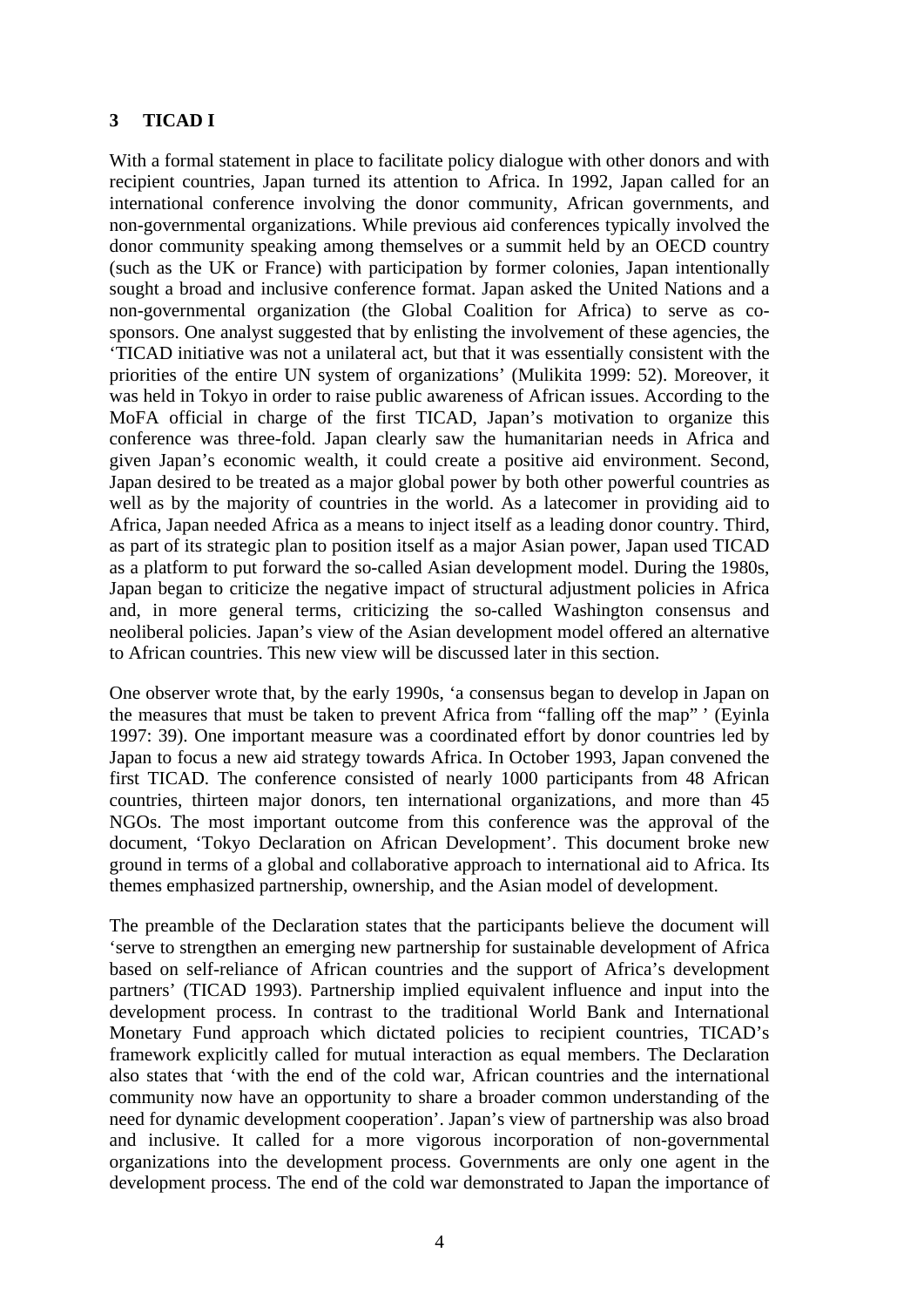persuading public opinion, civil society, the private sector, and NGOs to act as participants in this process. The Declaration calls for 'full participation by the people at all levels, who should be galvanized towards action as agents for progress'.

The concept of ownership was an implicit principle in the Declaration. It emerged as an identifiable concept in later ODA documents. A TICAD II paper referred to ownership as being 'derived when development priorities, as set by Africa are pursued. This ownership should be based on continuous dialogue between government, the private sector and civil society' (TICAD 1998a). But for Japan, ownership was used strategically to direct attention towards its request-based aid policy. Instead of going directly to African countries with money and specific projects, Japan waited for those governments to take 'ownership' of their development needs, decide on targeted projects, and then approach the Japanese aid agencies. As we will see, by the late 1990s, this emphasize came under heavy criticism by both recipients and by the donor community.

The Asian model of development was inserted into the Tokyo Declaration on behalf of the Japanese government. In light of its criticism against the over reliance of structural adjustment policies (SAP) and its interpretation of Asian economic development during the 1980s, the Japanese government offered an alternative development strategy. Eyinla notes that 'in order to avoid some of the greatest pitfalls associated with the failure of the structural adjustment programme, the declaration recognized the linkage between political and economic reforms' (Eyinla 1997: 41). In contrast to the World Bank's separation of political from economic reforms, the participants of TICAD specifically recognized the necessity of these reforms as well as the painful consequences resulting from their implementation. The Declaration called for greater consideration of the 'specific conditions and requirements of individual countries' by SAPs. Japan used this criticism to launch what it called 'the Asian experience of economic development'. In examining the success of Asian countries, the Declaration noted that 'the backdrop of development success lies in the combination of a strong commitment by the leadership and the people to economic prosperity, appropriate long-term development strategies and functional government administration to purse these strategies coherently'. This assertion, with Japan's own experience as central, has been extended and elaborated in latter TICAD documents.

What were the results of the first TICAD? According to a noted scholar on Japanese foreign policy to Africa, there were few concrete gains for Africa since TICAD I. 'The results of the conference have more symbolism than substance, because the effective, results-based initiatives were not forthcoming, neither from the African nor the international communities' (Morikawa 1997: 205). While specific gains were lacking, TICAD did have broader outcomes. The development momentum initiated by TICAD led to the promotion of African-Asian dialogues. A TICAD II document stated that 'a more concrete outcome of the TICAD I process was the emerging South-South partnership forums which emerged to facilitate the transfer of knowledge and skills from Asian to African countries' (TICAD 1998b).

Yet, more concrete and tangible outcomes did emerge from TICAD such as several post-TICAD initiatives centred on institutional building. These included the Partnership for Democratic Development, conflict prevention and resolution activities, and the African Aid Initiative. And Japan achieved several concrete objectives as a result of its leading role in the conference. Despite the intentional statement of TICAD being a non-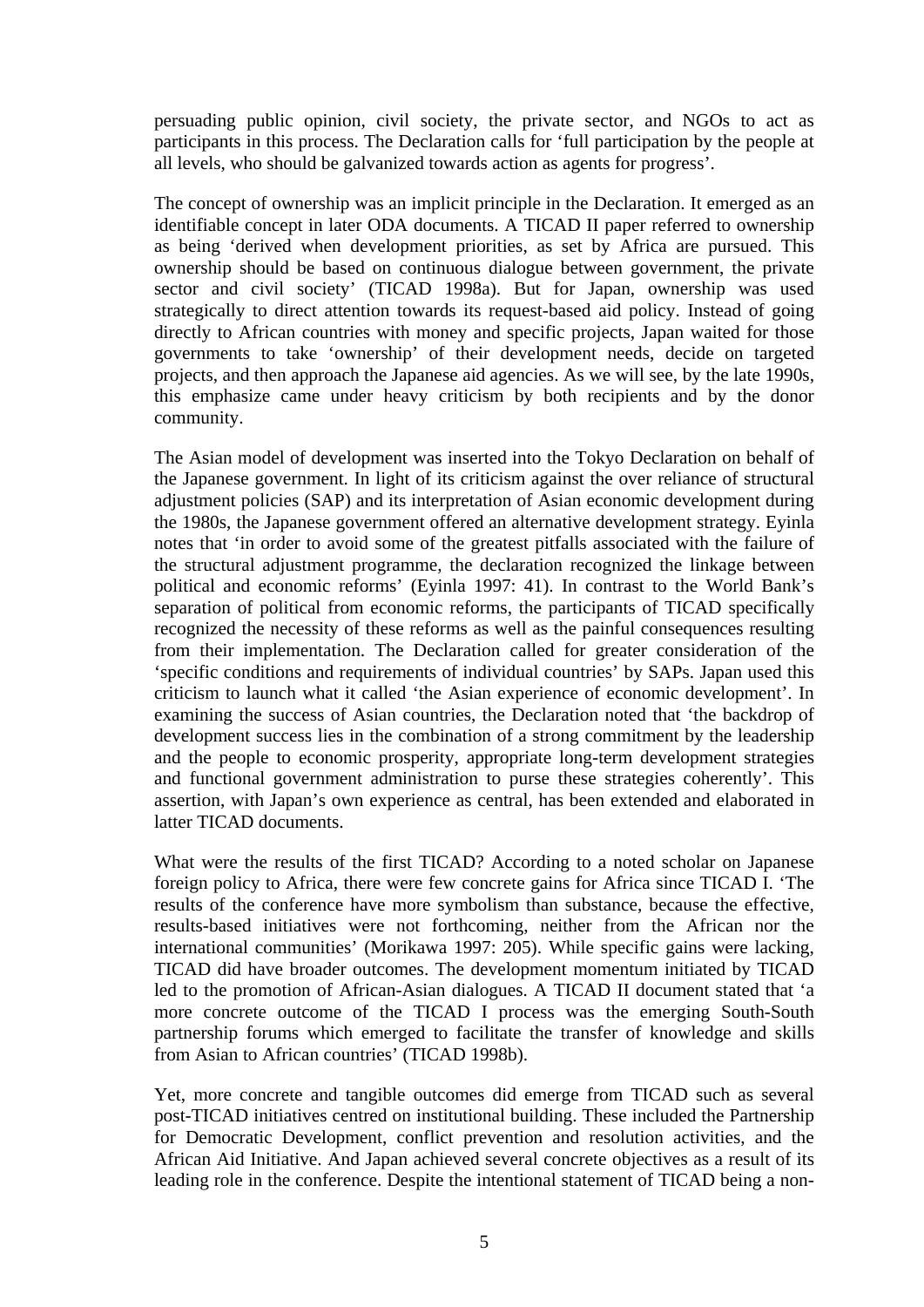pledge conference, African countries look favourably upon Japan's initiatives and aid philosophy. As one government official commented in an interview, TICAD I was 'good PR'.1 This good will translated into favourable votes on behalf of Japan. Although Japan failed to win a seat on the Security Council, one scholar observed that 'there is strong inference that TICADs were electioneering activities for gaining a permanent seat on the UN Security Council—a supreme wish for the government of Japan leaders' (Takahashi 2002: 8). However, Japan did prevail in other areas. In 1996, Japan relied on Africa's bloc voting to win the Asian region non-permanent seat on the Security Council, the election of Shigeru Oda as Justice of the UN International Court of Justice, and the election of Sadako Ogata as head of the UN High Commission for Refugees. But more importantly, these initiatives underscored Japan's willingness to pursue its strategic objectives by positioning itself as an alternative to the dominant ODA institutions.

At the end of TICAD, the government announced it would host TICAD II in 1998. TICAD II would not only assess the implementation of the Tokyo Declaration, but it would 'chart strategic direction for African development into the twenty-first century (Mulikita 1999: 53). Despite the government assurances, I interviewed several government officials involved in the TICAD meetings who felt that, at the time, there would not be a TICAD II.<sup>2</sup> Yet the positive experience felt by the Japanese government, the donor participants, African governments, and NGOs propelled discussion towards a second TICAD. An official with the Japanese Bank for International Cooperation commented that TICAD itself was 'stunning and remarkable'.

The first TICAD conference is suggestive of Japan's interest to claim its role and to increase its visibility in Africa. Japan's criticisms of conventional structural adjustment policies and neoliberalism emerged at this time. These criticisms led to the promotion of Japan's own 'Asian model of development'. Moreover, Japan initiated new language that focused on partnership and ownership with Africa to highlight the important distinction from western aid agencies and governments.

### **4 TICAD II**

 $\overline{a}$ 

The period between TICAD I and II (1993 and 1998) represented a different geostrategic and financial environment than the one leading up to the first conference. The end of the cold war had created new and long-lasting pressures on official development assistance. Financial resources were being redistributed towards Eastern European countries while the world's attention was increasingly on the situation in Iraq. Moreover, the financial constraints remaining from the East Asian crisis became more permanent in Japan. Africa was on the back burner. ODA had dropped from US\$23.4 billion in 1994 to US\$15.3 billion in 1999 (TICAD 2001: 1). Japan's ODA budget was cut by 10 per cent in 1997. Yet, Japan continued to press for an Asian development plan that could be utilized by African recipients of Japanese aid. The Tokyo Declaration on African Development emphasized the 'relevance of the Asian experience for African

<sup>1</sup> Interview with MOFA official (April 2003).

<sup>2</sup> Interview with JICA official (February 2003).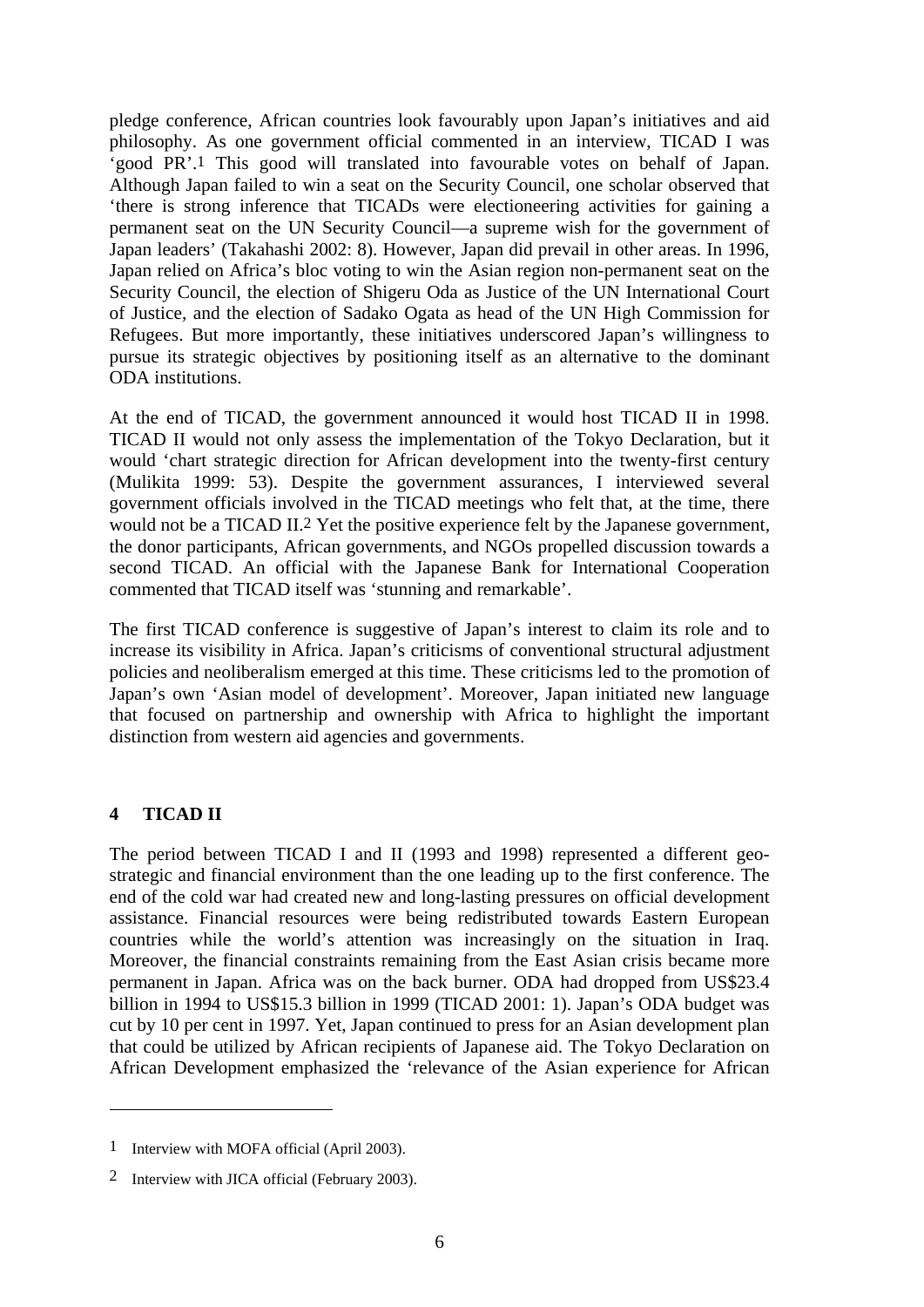development'. Moreover, 'the backdrop of development success lies in the combination of a strong commitment by the leadership and the people to economic prosperity, appropriate long-term development strategies, and functional government administration to pursue these strategies coherently' (TICAD 1993: 4).

Post-cold war trends both in the international community and in Japan forced the Japanese ODA administration to re-evaluate ODA both generally and in terms of Africa. The ministry of foreign affairs sponsored a reassessment which was published in early 1998. The report made clear that the East Asian financial crisis had placed serious financial constraints on the government's ability to finance aid. The report noted that while Japan's economy accounted for a significant portion of global GNP, it plays a marginal role in international defence and security affairs. 'Today, Japan should be striving to meet its obligations to the world by pursuing and implementing ODA reforms that reflect recent domestic and global trends, and that enable it to better satisfy the genuine needs of international society' (MoFA 1998: 4). In particular, the report accurately described Japan's earlier ODA strategy to emphasize self-reliance, debt repayment, and the promotion of economic production. The government following TICAD I began to re-evaluate this strategy. Japan examined certain political conditions, including human rights, efforts by the recipient to democratize or adopt a free market system and trends in the development of weapons for mass destruction.

The ODA Reforms report stated that 'Japan needs to explore the long-range prospects for economic independence while also furnishing emergency humanitarian assistance, and should prioritize aid for the satisfaction of basic human needs, human resources development, and other areas that can be expected to facilitate the eradication of poverty' (ibid.: 7). In other words, Japan began to move away from a strict implementation of economic development policies to a strategy that combined both economic development and poverty eradication. In a list of ten ODA objectives, the report places poverty elimination and social development as the first one. Yet the second objective is infrastructure development. As the report states, 'economic advances are essential to the goal of human-centred development; in this respect, ODAbacked infrastructure projects can be expected to retain their value for some time to come (ibid.: 9).

In its conclusion, the report urged the Japanese government to assume a leadership role in 'forming global partnerships by assisting efforts in south-south cooperation, coordinating aid with other industrial powers, and collaborating with multilateral institutions' (ibid.: 27). As part of its leadership position in ODA, Japan introduced a third way for economic development in the developing world. According to one observer, Japan used the East Asian miracle as justification for its FODA policy in the 1990s. Japan made the implicit argument that the neoliberal economic strategy was not the only way to achieve economic development. In fact, the business community in Japan criticized the government for providing resources to too many high income developing countries that in turn competed directly against Japanese firms on aid projects (Katada 2002: 335). Instead, in 1996 the Economic Cooperation Committee of the ministry of international trade and industry recommended that Japan's ODA strategy should be used primarily to lower risks of infrastructure investment undertaken by private investors. The TICAD process and series of conferences related to African aid and development mirror this recommendation. Indeed, TICAD II's primary theme was 'poverty reduction through accelerated economic growth and sustainable development,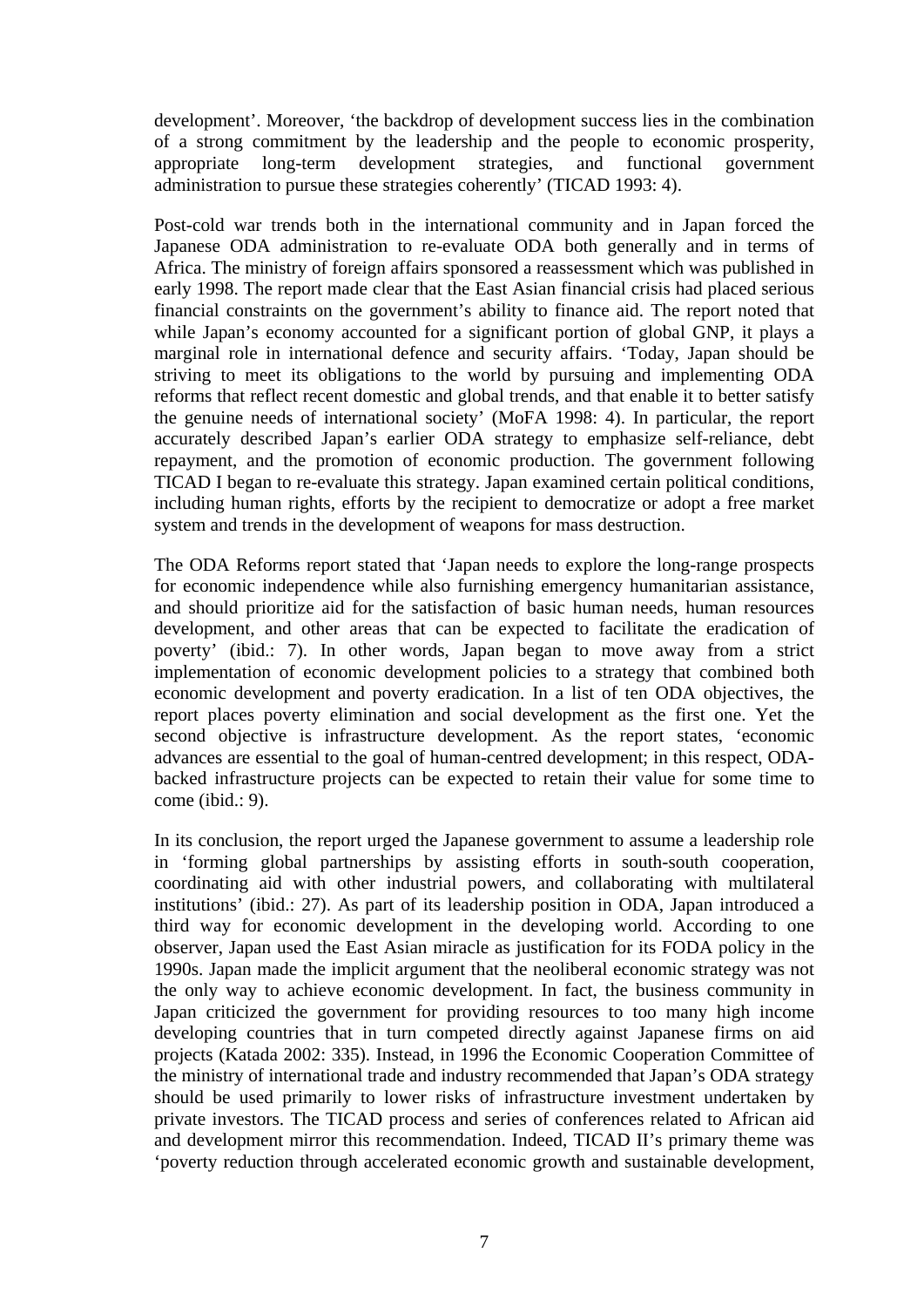and effective integration of African economies into the global economy' (TICAD 1998a: 1).

TICAD II was held in October 1998 with over 400 delegates including representatives from 120 countries and international organizations. The theme of the conference was 'Poverty Alleviation and Integration of Africa into the Global Economy'. The primary objective was to emphasize the poverty reduction strategy through increased economic growth, not just debt relief or grants. The second objective was to shift the burden of planning and decisionmaking to African countries. Ownership of the development process was again highlighted at this conference. A third objective was to establish an African-Asian partnership as central to economic development process. In particular, Japan's view on this objective was to apply what it considers successful development experiences in Asia to the development activities in Africa (TICAD 1998b: 7). As the report states, the underlying principles of TICAD II were ownership and partnership. It makes the point that 'ownership is derived when development priorities, as set by Africa, are pursued. This ownership should be based on continuous dialogue between government, the private sector, and civil society (TICAD 1998a: 2).

The primary document laid out at the conference stated that 'TICAD I involved outlining the problem areas in African development and tried to focus on the general means for addressing these issues. TICAD II aims to focus more specifically on the areas to be developed, using the framework outlined in TICAD I as a basis for cooperation' (TICAD 1998b: 9). The document suggests an action plan, but with no concrete financial commitments, the recommendations were fairly empty. However, as a form of logic and direction for the development process, the 'Tokyo Agenda for Action' achieved some goals.

TICAD II illustrates the wide gulf between the development strategies and policies of the World Bank and those of the Japanese government. The government argued during TICAD II that reduction of poverty should be viewed as a result of economic production. It should not be solely a target of development through debt relief and the extension of new grants. A second difference is the emphasis placed on governance as a condition for new financial assistance. Japan expressed doubts on the ability and appropriateness of governments and international organizations to measure good governance. Finally, they differed over the meaning of globalization and whether it is effective in reducing poverty.

One analyst wrote that 'the Archilles heel of the agenda lay in determining where the enormous resources to implement its laudable objectives would come from' (Mulikita 1999: 53). In other words, the conference 'neither yielded any dramatic increases in official development assistance to African countries, nor did it result in practical measures to deal with the crushing debt burden which most Sub-Saharan African countries have to bear' (ibid.: 51). But following the kinds of achievements resulting from the first TICAD, TICAD II actually led to a deepening of understanding of the development problems in Africa and building on Asia-Africa cooperation. Moreover, the Japanese government focused explicitly on promoting Asia-Africa cooperation. The conference document stated that 'one of the main goals of TICAD I was to promote Africa-Asia cooperation, and this has improved substantially in the last five years so that Asia is now a major investor in Africa' (TICAD 1998b: 14). In particular, TICAD II developed a partnership with Africa based on its rice production. The New Rice for Africa (NERICA) has been discussed as a major and practical achievement of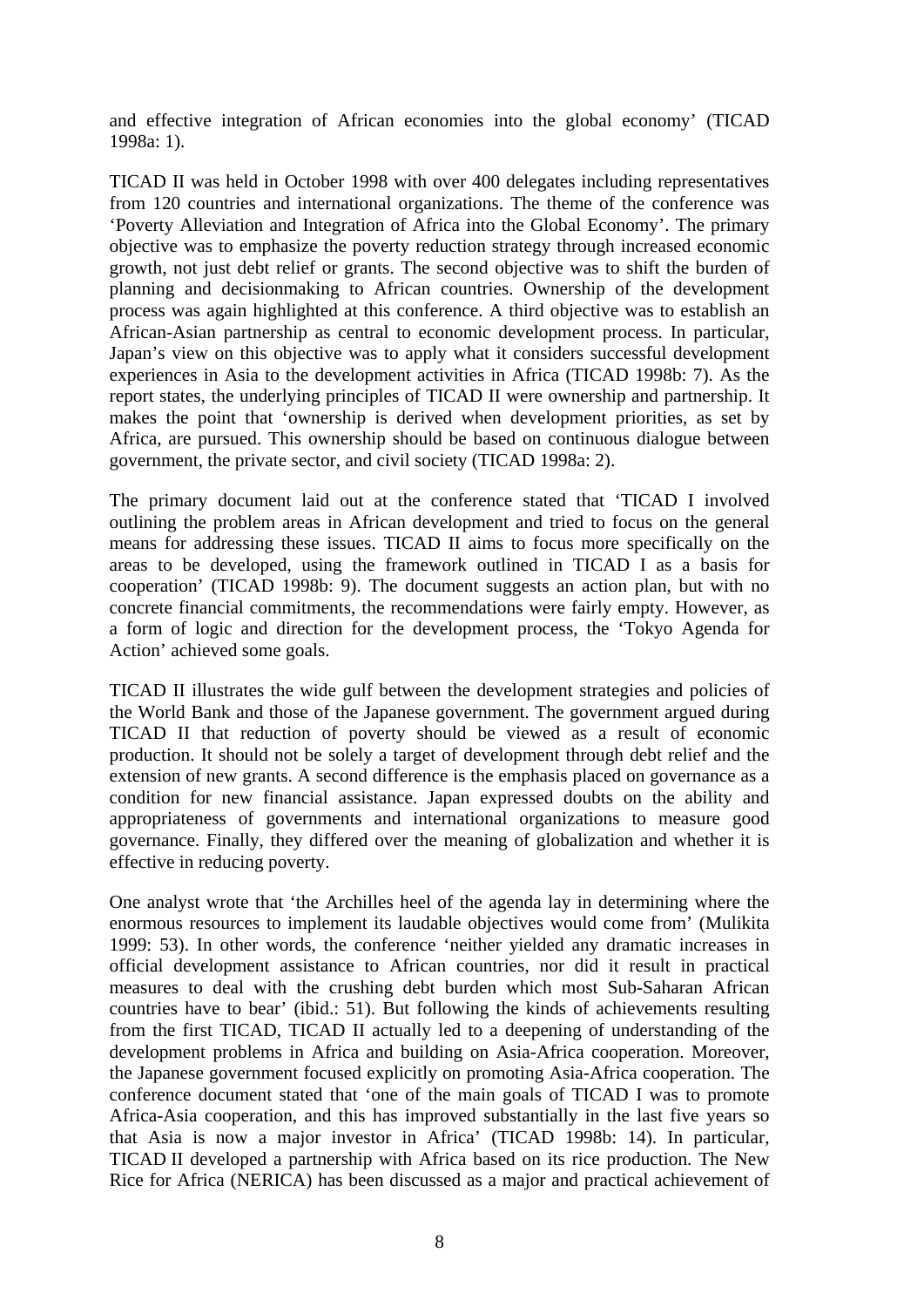the TICAD process. NERICA emerged as a powerful agent linking the government's objectives of Asia-Africa cooperation, the growing role of NGOs, and positive publicity. TICAD II set the stage for the development of NERICA as this important agent. According to one Japanese development economist, NERICA was a 'brand new idea' that sprung from the synergy of Japanese leadership and financial support and Japanese rice production experience. The chair of TICAD III stated that 'NERICA is an excellent example of how a variety of partners—African governments, farmers, international agencies, and donors—can work together on actions with potential for quick development impact'.3 This cooperative endeavour that led to NERICA also has established links with the New Economic Partnership for African Development (NEPAD) and TICAD III. A NEPAD official said that 'NEPAD is therefore keen to explore further how NERICA can be integrated into the existing varietal portfolio of African farmers with complementary technologies, sound natural resource management practices, and improved rice marketing and distribution systems (Mkandawire 2003).

TICAD II also created confidence in Japanese foreign policy to either initiate new foreign policy endeavours or to partner with other foreign governments. For Japan, TICAD solidified for Japan its pre-eminent role in world affairs. While TICAD I had links to NGOs, TICAD II extended cooperation with them and the creation of new aid initiatives. In particular, the ministry of foreign affairs sought to bring together the global commitments from TICAD II and the focused objectives of NEPAD (MoFA nd). NEPAD was formally endorsed by the Organization of African Unity in July 2001 and now has links to many aspects of Japanese policy towards Africa (Kanbur 2002). The principles of African ownership fit into Japan's overall framework of providing assistance to Africa. A Japanese ambassador commented that 'Japan has advocated consistently since the first TICAD in 1993 that the most essential principle for African development is: First, Africa would exert its ownership, and then, the international community would extend cooperation through partnership (Enoki 2002: 3). The TICAD guideline is meant to bridge Japan to international initiatives, such as the G8 Summit talks, the Strategic Partnership with Africa, and South-South Cooperative Initiative. In particular, Japan used TICAD II as a means to present its plan for debt relief. Japan has been the largest among G7 creditors in providing bilateral loans to the 40 heavily indebted poor countries. It thus became the leading contributor in terms of bilateral debt relief under the initiative. However, the Japanese government had previously resisted calls for debt relief. As a top donor, it feared it would have to cover a disproportionate share of the cost. More crucially, aid administrators were reluctant to write off loans to poor countries for 'fear of encouraging moral hazard or discouraging fiscal discipline' (Castellano 1999). Yet, the government successfully presented its plan to the 1999 G7 summit although differences remained based on the best ways to promote development in the developing world and on the difference between grants and loans. Japan remains committed to economic production to pull Africa out of its poverty and focuses on loans as a means to ensure correct economic policies. TICAD II illustrates the tension exhibited by Japan's emphasis on its self-help approach on the basis of request-based aid and the pressures from other OECD states to be more proactive and multilateral in providing aid.

1

<sup>3</sup> www.warda.org/warda1/main/Achievements/nerica.htm >.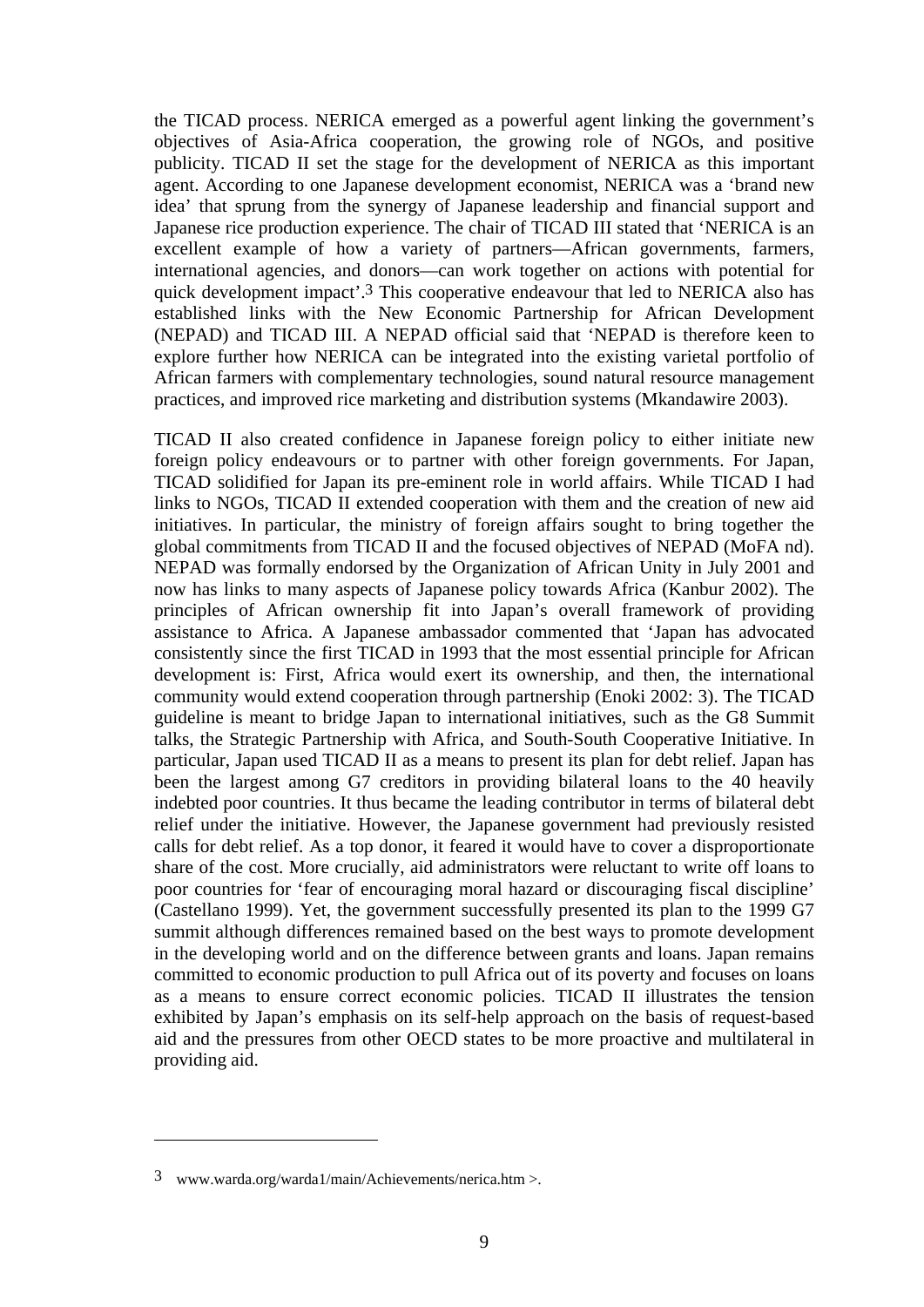Immediately following TICAD II, MoFA issued a statement declaring 'solidarity between Japan and Africa' with attention to 'concrete actions' (MoFA nd). The development objectives focused on enhancing the linkage between the NEPAD and TICAD processes. In particular, the government of Japan committed itself to spend US\$750 million over a five year period between 1998 to 2003 to invest in basic human needs areas. The government also pledged US\$2 billion to implement a new initiative on education in Africa. A third step was the promotion of Asia-Africa cooperation. MoFA used this plank to share Asia's development experiences with Africa especially in the areas of rice production (NERICA) and Asia's development experiences.

At the time of TICAD II, the Asian financial crisis created barriers for increased growth in aid, yet Japan still pushed at least in its documents for a strengthened partnership with Africa based on Asian economic policies and values. Additionally, Japan continued to break from the Washington consensus emphasis on debt relief. Instead, Japan sought to reorient discussion towards its own approach of expanding economic production.

## **5 TICAD III**

Although many Japanese participants in TICAD assumed it would disappear, the process continued albeit slowly and with uncertainty. In 1998, the possibility of a TICAD III was not even mentioned by officials in MoFA. Indeed, one observer wrote in 1999 that 'the aim of TICAD III would essentially be to reinforce Tokyo's credentials as a responsible major power constructively contributing to global order and governance. If on the other hand, it is judged that the vote to enlarge the UN Security Council will not take place in the foreseeable future, then Tokyo might well discreetly jettison the TICAD initiative by pleading domestic economic constraints and conveniently transfer operational responsibility to a multilateral diplomacy (Mulikita 1999: 54).

Despite the continued slump in the Japanese economy, the government pursued the policies derived from TICAD. A common theme among those interviewed concerned Japan's interest to obtain a seat on the Security Council. The Japanese government viewed TICAD I and II as means to showcase its leadership as a major international donor. Japan sought entry into the ODA process in order to demonstrate its leadership on the world stage, to highlight what it considered the success of the Asian development model, and to secure a seat on the UN Security Council. Japan's approach during the period of the first two TICADs remained bilateral though it had the appearance of multilateralism with the invitation to co-sponsor the initiative to the Global Coalition for Africa, the United Nations, and the World Bank. Yet, following TICAD II, pressures mounted on Japan to alter its foreign aid approach in general and to Africa in particular. The government was careful not to set up a bureaucratic conference secretariat. In part, it did so to minimize administrative costs, but it also sought to keep administrative control in the hands of Japanese bureaucrats, especially in MoFA. Given the absence of any new money contributed to TICAD's initiatives, simply offering to host a third TICAD was a government's goal.

Two factors motivated the Japanese government to consider organizing TICAD III. In the few years following TICAD II, the aid initiatives received a boost from the creation of the African Union and the formation of the NEPAD. They both reinvigorated the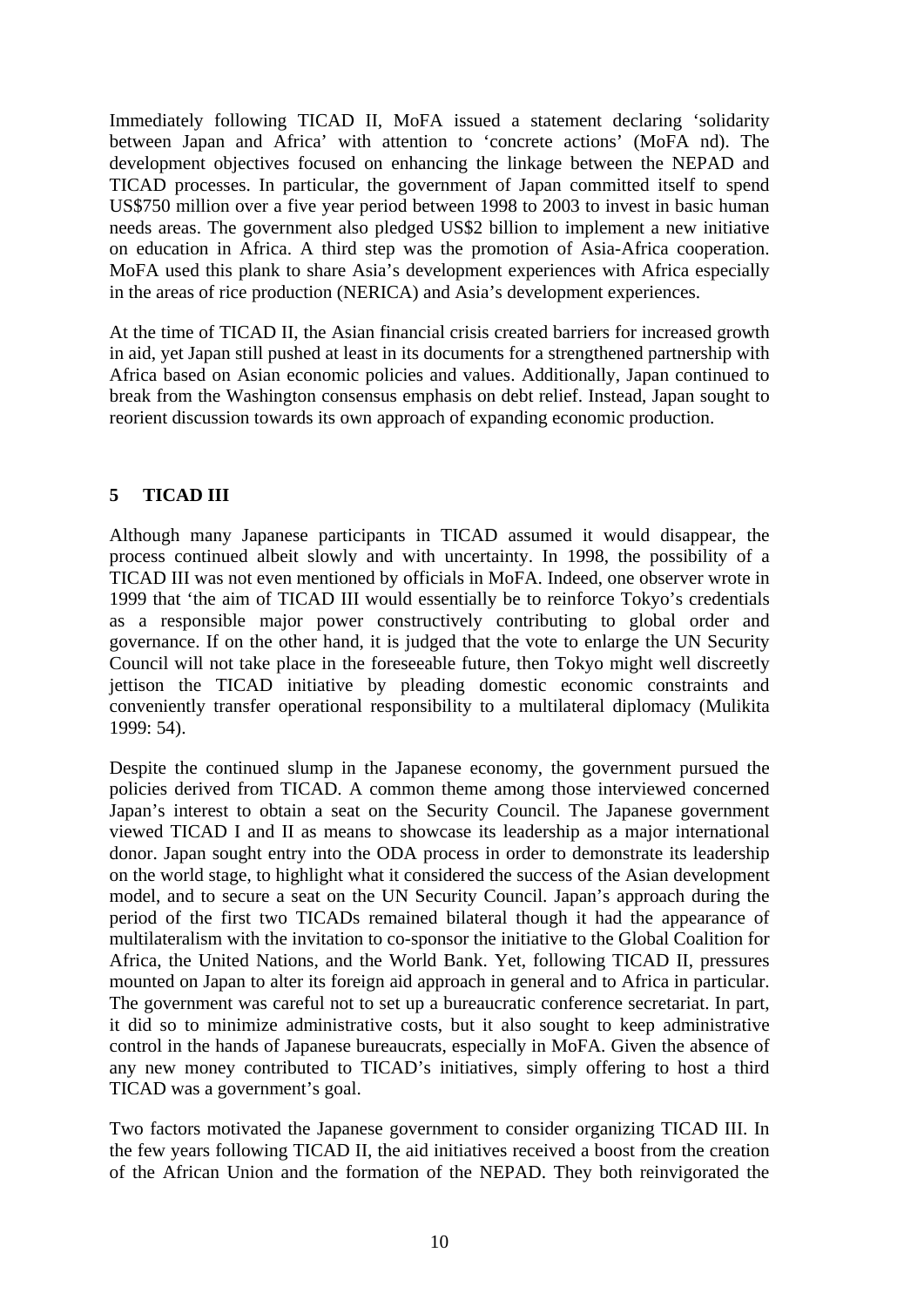ODA process by formalizing Africa's willingness to assume ownership, partnership, and governance over ODA. An African diplomat wrote that 'the underlying principles of ownership and partnership in TICAD and NEPAD are essential for helping Africa deal with the various challenges militating against its sustainable economic growth (African Diplomatic Corps 2002). This view was formalized at the TICAD Ministeriallevel Meeting in December 2001. The chair's statement 'also welcomed … NEPAD launched by African leaders as a concrete commitment to assume effective leadership and accountability in realizing the principles of ownership and global partnership'. NEPAD is an amalgam of debt relief measures proposed by South Africa, Senegal, and Nigeria. Ownership and partnership are key concepts emanating from what President Mbeki of South Africa refers to as a 'new paradigm shift of Africa'. In contrast to previous SAPs which were externally imposed on African governments by international organizations, NEPAD's approach places emphasis on self-responsibility and, equally important, on active participation based on a perceived stake in the process and outcome of development. A Japanese diplomat at TICAD writes that 'the basic attitude of Japan to fully respect the ownership of the recipient government in conducting development aid is derived from her own historical experiences in the modernization process. The modernization process of Japan since the Meiji Era was a history to harmonize through exercising full ownership the introduction of modernization and the preservation of traditional culture' (Enoki 2002: 4). With the end of the cold war, ownership is to be understood within a democratic context. Pressure increased in the late 1990s by both donor governments and recipient countries to democratize Africa and to reform its administrative structure.

A second factor derived from the change in the request-based lending approach. Academics and some policy officials have criticized the long standing policy of waiting for African governments to initiate request for specific amounts of aid. What some have suggested is that Japan should publicly utilize its development experiences by sharing them with African countries. As one high official in the Japan Bank for International Cooperation said in an interview, 'the ODA community should use our role and our own experiences'. The evolution of thinking is related to a cultural argument expressed by many officials. A more direct approach to lending money has been tied to a Japanese-based view of development knowledge and experiences. Some have expressed the importance of cultural identity in the TICAD process. A few former MoFA officials commented on the Asian identity as a departure from western views on development and foreign aid. Indeed, another MoFA official mentioned that 'the 'Asian experience' means bring alternative approaches to development and the ODA process'.

Although one MoFA official stated in an interview that as late as 2002, few government officials believe TICAD III would be scheduled, the conference was in fact organized. And these factors were imbedded in the third conference. In the first planning document for TICAD III, MoFA officials listed TICAD's aims as:

- i) to awake international attention towards Africa;
- ii) to promote African ownership; and
- iii) to strengthen international partnership. These objectives were then tied to the so-called pillars of TICAD III.

They were the synergy between TICAD and NEPAD; Japan's leading role in the ODA process; expanded involvement of civil society and the private sector; and renewed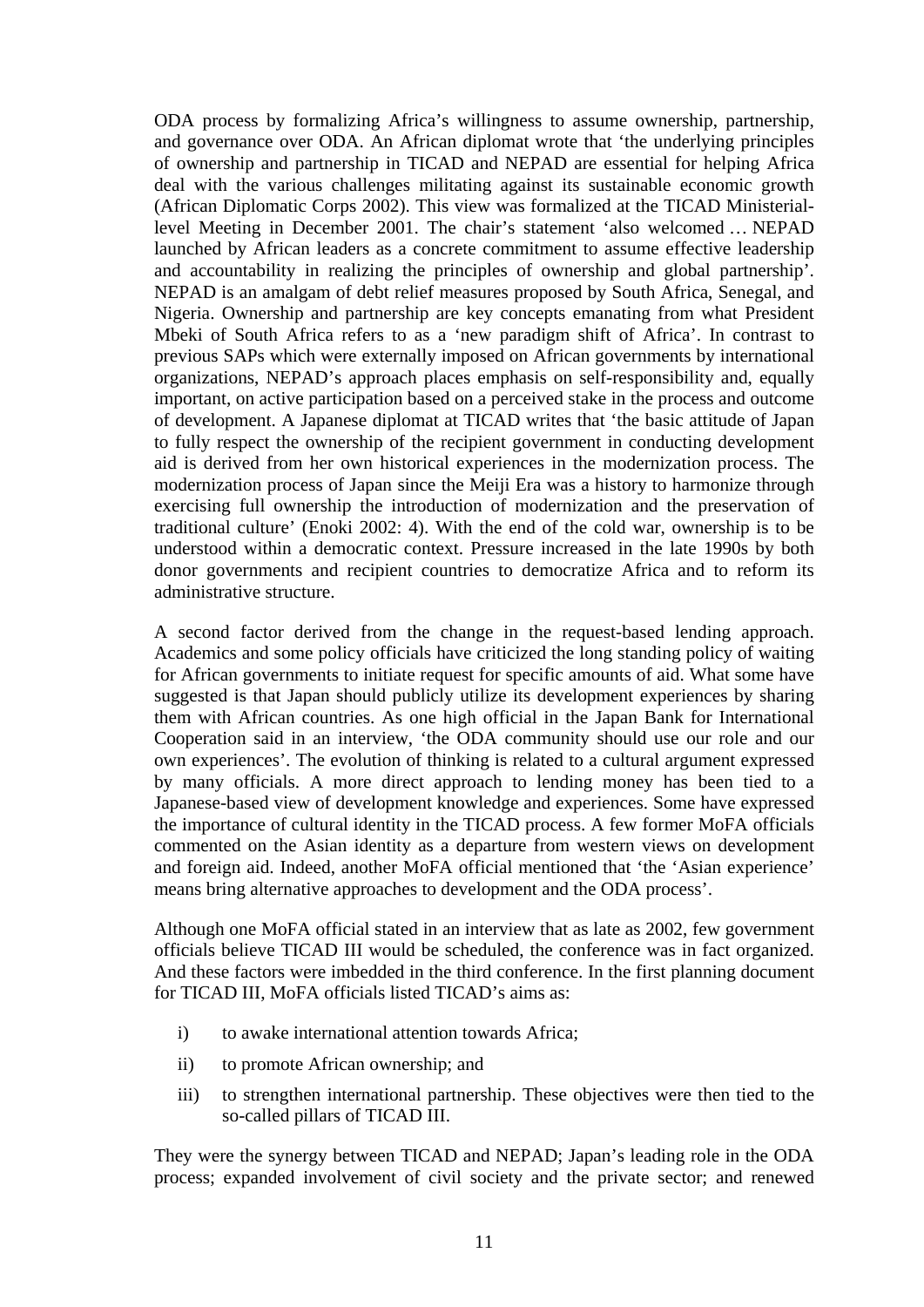international partnership (MoFA 2002). Interestingly, when asked in an interview about the selection of these four pillars with two high ranking MoFA officials involved in the TICAD preparation, both replied there was no particular reason for their selection. The public objectives of TICAD were for consumption by domestic and foreign interests. According to these MoFA officials, TICAD III had a 'hidden agenda'. In the absence of financial support for its commitments, Japan has to rely on the good intentions of the TICAD process and on the positive view from African countries of Japan's leadership role. As they said, 'TICAD has name value, but there is no money in our pocket'.

TICAD III was held at the end of September 2003. As the largest of the three conferences, more than 1000 participants attended representing 89 countries, including 23 heads of state from Africa, 50 African countries, and 47 international organizations.

Foreign Minister Kawaguchi formally presented TICAD III's objectives to the African Union in August 2002. These objectives had changed from the ones the MoFA staff expressed in interviews. Japan, in its view, would give priority to:

- i) Asia-Africa cooperation;
- ii) human-centred development; and
- iii) efforts to consolidate peace (Kawaguchi 2002).

The first is a common theme in Japanese statements and interviews with officials. The main claim is that Africa can learn from the development experiences of Japan in recent decades. As Ms Kawaguchi remarked in her speech, 'we believe that Asia's experience and expertise in development may also be useful for African development in the twenty-first century, because Asia, in the latter part of the twentieth century, approached development challenges that are similar to Africa's situation'.

In regard to human-centred development, the foreign minister stressed the solid initiatives introduced by Japan following TICAD II. In particular, she pointed out funded projects in the areas of education, health, and the supply of safe water. Her statements were supported by the final TICAD III agenda. Human-centred development emphasized human resources, water, and health and medical care. A related theme was entitled 'poverty reduction through economic growth'. Of these pillars, this one in many ways is the most significant and it also illustrates Japan's departure from more conventional development stances. As the statement declares, 'without economic growth, poverty reduction cannot be realized'. The lessons of Japan's economic success have been attributed to research and development, the development of special strains of rice, the development of basic infrastructure, increased trade and investment with Asia, debt relief, and the promotion of economic growth.

She was the briefest in discussing the third objective of efforts towards the consolidation of peace. Japan has had limited experience in this area and has introduced few measures. Since TICAD II in 1998, Japan has supported a number of initiatives aimed towards conflict resolution. These schemes have included the Landmine Trust Fund, the Grant Aid for Conflict Prevention and Peace Building, and the UN Small Arms Fund.

As the government moved closer to TICAD III, it drew on previous international conferences and aid commitments. A TICAD III 'concept paper' drew attention to these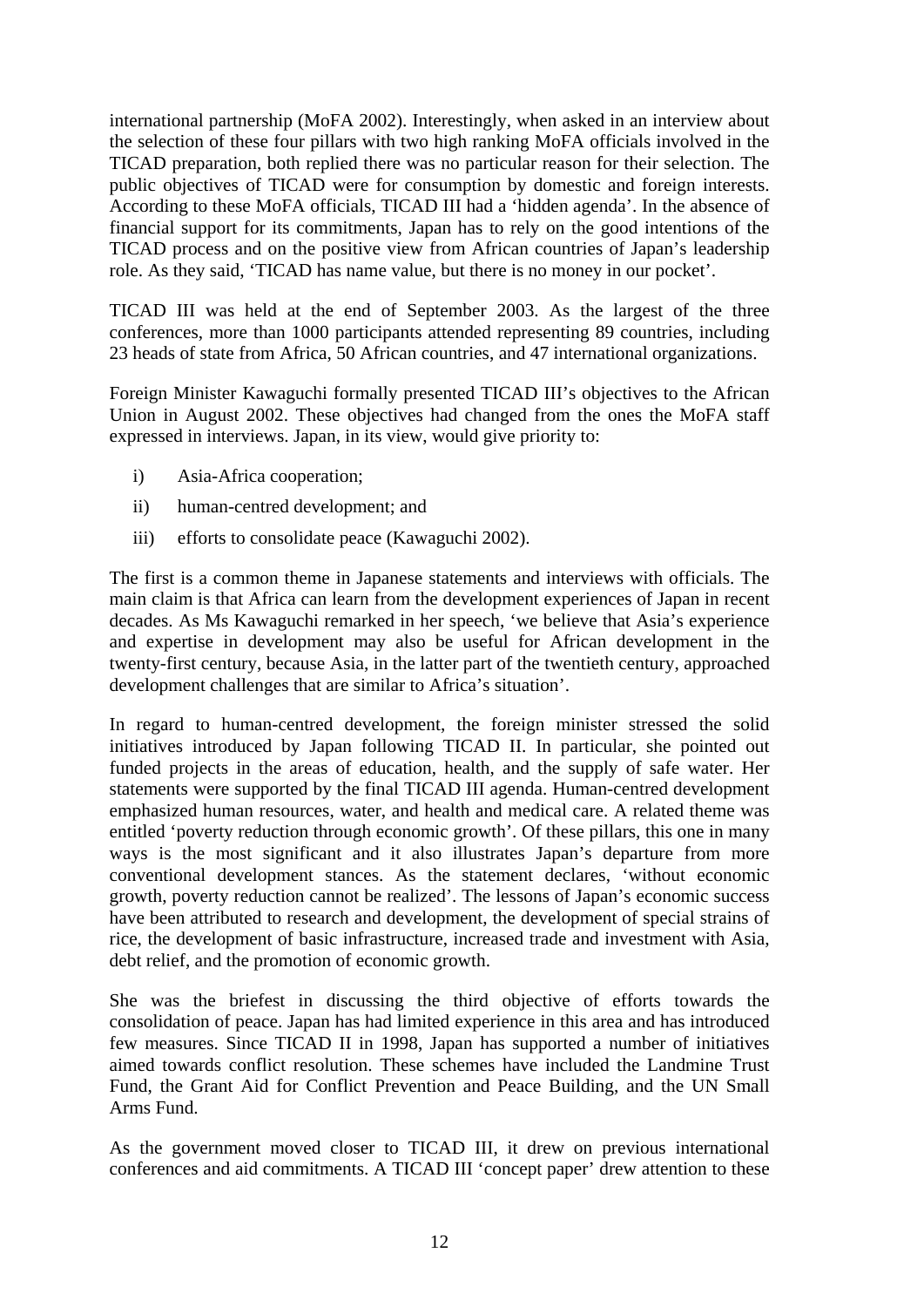recent initiatives. The Millennium Development Goals adopted in 2000 followed by the International Conference on Financing for Development held in Monterrey, Mexico and the World Summit on Sustainable Development in Johannesburg discussed African development. Additionally, the G8 in 2002 adopted the 'Africa Action Plan'. The concept paper stated that 'TICAD III will maintain and further strengthen this momentum and contribute to reaffirming the partnership in the international community assisting NEPAD'.

These themes were reinforced in the TICAD Tenth Anniversary Declaration published in October 2003. 'Thus, the TICAD process has contributed to enhancing ownership and partnership to develop genuine solidarity that leads to expanded and multi-layered cooperation in support of African development'. The Declaration points to the four pillars of TICAD. First, it breaks from the Washington consensus policy prescriptions of strict privatization and neoliberal policy objectives. 'This challenge can best be met by adopting a mutually reinforcing combination of two approaches: state-led development based on leadership and democratic governance, on the one hand, and community-based development based on the empowerment of individuals, on the other'. This viewpoint stems from the Japanese government's emphasis of its own historical path of economic development and which has constituted an alternative to neoliberalism.

Second, conflict and security issues dominate the development process. The declaration emphasizes the role of international partnership in 'extending comprehensive and integrated assistance to African countries'. Clearly, this newly inserted objective derived from 9/11 and the perceived link between poverty and terrorism.

Third, human security is a broad set of objectives that highlight problems such as poverty, hunger, infectious diseases, and a lack of education. These objectives have been highlighted by the international community at least since the Millennium Summit in 2000.

Finally, the declaration emphasizes African ownership of the development process. The TICAD process should encourage and strengthen Africa's confidence by recognizing the force of African-owned development. Ownership has been an integral component of all three TICAD meetings.

The final TICAD III agenda had something for nearly every participant. It first laid out the accomplishments of the previous TICAD meetings, including the financial commitments made by the participants with special focus on Japan's contribution. The document then articulated the 'TICAD's Approach' towards assisting African countries in their development process. The TICAD approach fundamentally implies cooperation between African countries and Asian countries based on the twin principles of ownership and partnership. By establishing and deepening the policy dialogue with African countries through NEPAD, the long-term objective is to institutionalize the TICAD process. The Tenth Anniversary Declaration highlighted this claim. It said that 'one of the ultimate goals of the TICAD process is to forge solidarity between Africa and the rest of the international community based on ownership and partnership because African development can be achieved only by the concerted efforts of Africa and its development partners'. In practice, this approach implied the transfer of 'Asia's experiences and development strategy' to African countries.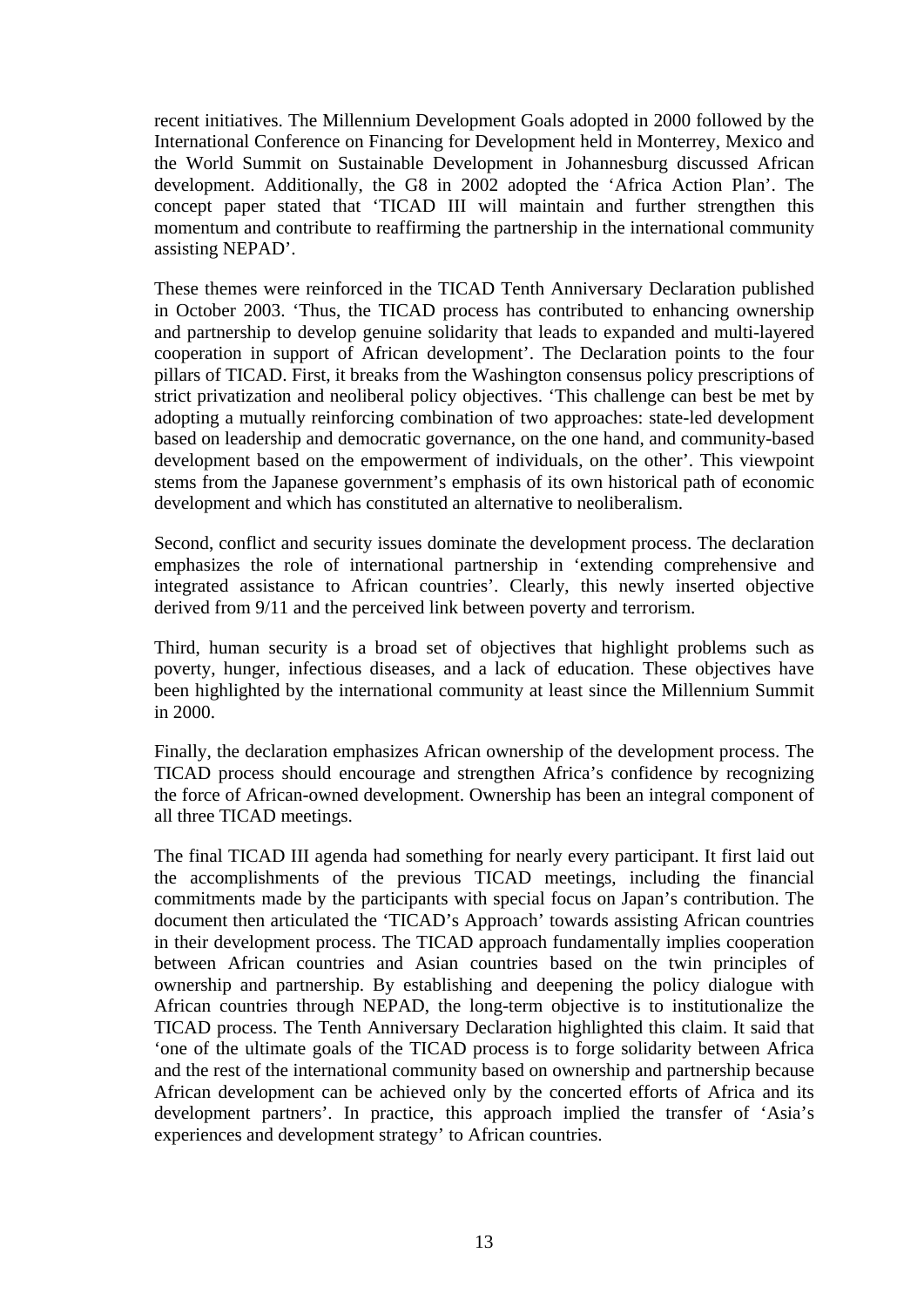During this last conference period, Japan continued its focus on ownership, partnership, and governance, especially by joining the momentum behind both TICAD and NEPAD. Japan linked its ODA policies to those generated from the Millennium Development Goals and other international aid initiatives. It became clear that some of the language and values used by earlier versions of Japan's ODA policies made their way into these newer international aid documents.

## **6 Conclusion**

The TICAD process provides an intriguing and informative opportunity to examine Japanese ODA strategy. As the country emerged into a dominant donor government in the 1990s, it sought to engage the other donor countries and institutions in a new dialogue on the scope and direction of foreign aid. Japan has made moves in recent years to counter the neoliberal policy emphasis on structural adjustment with a more nuanced approach emphasizing self-help policies, loans, and poverty reduction through industrial development. Taken as a whole, the TICAD process represents the Japanese government's response to perceived inroads by globalization and neoliberal economic ideology. But TICAD is more than a simple response to complex global forces. Japan itself draws extensively from its perceived model of national and regional economic development as it hopes to influence non-Asian societies as in Africa. Moreover, by carving out a developmental niche away from the conventional World Bank pattern of financial assistance, Japan also hopes to highlight its global strategic position as it seeks to have greater influence in Africa and other developing regions.

To a great extent, the TICAD process reflects Japan's national economic identity and the influence of Japan's Asian development strategy on its ODA policy to Africa. Through its long standing commitment to hold conferences on African development, the Japanese government significantly contributed to make the challenges of Africa better known in the international community and to present an alternative strategy to the Washington Consensus ideology.

The success of TICAD can be seen in the diffusion of its core concepts to other aid agencies. The primary concepts of ownership and partnership have been incorporated into several international meetings, including the International Conference on Financing for Development in Monterrey, the World Summit on Sustainable Development, and three consecutive G8 Summit meetings, beginning in 2002. In an independent review of TICAD, the author argued that 'the twin objectives of ownership and partnership promoted by TICAD have now come to be accepted principles in development planning and cooperation … The advent of NEPAD has a number of positive implications for future cooperation within the TICAD framework, as TICAD is expected to serve as a major platform for global support for NEPAD' (Rasmusson nd).

In July 2005, the G8 summit illustrated a common approach to this mode of analysis by recent foreign aid and debt forgiveness policies. The G8 countries importantly backed UK Prime Minister Tony Blair's call for a doubling of foreign aid from US\$25 billion annually to US\$50 billion by 2010. Blair also recommended a further increase of another US\$25 billion annually to be achieved by 2015. US President George W. Bush initially resisted Blair's goals, but recently announced he would ask Congress to double US support for Africa from US\$4.3 billion to more than US\$8.6 billion in 2010. And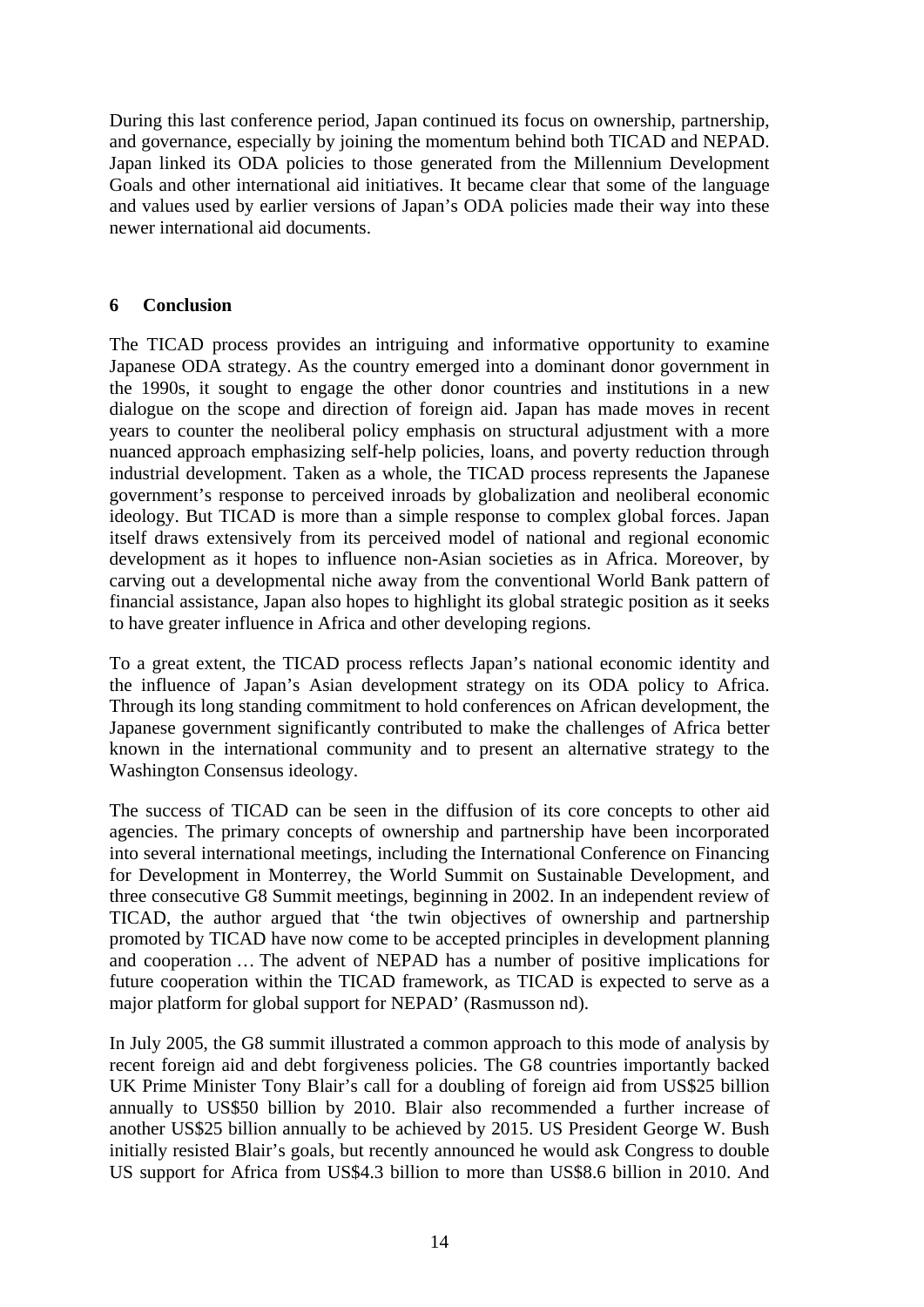the G8 as a group promised to write off US\$40 billion in debt that 18 of the world's poorest countries owe.

During this fifteen year period of holding TICAD meetings, the Japanese government sought to promote an alternative financing and development approach. In contrast to the views commonly referred to as the Washington Consensus, Japan relied on its own development experiences as a guide in assisting African countries. Its experiences suggest to the Japanese government that state administrative functions have a crucial role in the development process. In particular, the state role can facilitate needed economic production as it appeared to occur in Japan and other Asian countries. What the Japanese government and the TICAD process are promoting, in part, is the reduction of poverty through economic production instead of direct funding of poverty programs. From Japan's perspective, this emphasis adheres to the concept of ownership also highlighted in TICAD. As one review commented, 'ownership is the premise of a 'developmental state'. In other words, that the state has a positive, facilitating role in the economy' (Rasmusson nd). In interviews with TICAD and MoFA officials, they repeatedly commented on the necessary role of the state as both a lesson from the Asian experience and an important objective for African states. In a more recent statement at the 2004 TICAD Asia-Africa Trade and Investment Conference, the Minister of Economy, Trade and Industry commented that 'I very much count on the initiatives of private players for the promotion of trade and investment; however, when the country's economy is just about to take off, the role of the government in efficiently allocating the limited resources for the promotion of trade and investment that would prompt economic growth is important' Nakagawa (2004: 2).

The TICAD process has been a valuable means by which Japan has asserted itself as a world leader in the area of African economic development. As the government moves to hold TICAD IV in 2008, we will see greater attempts to consolidate and institutionalize Japan's capacity as a leading donor country. The bureaucratic reforms taking place today among the donor agencies, the creation of ODA task forces for targeted African countries, and the continued emphasis on technical support underscore Japan's commitment to the TICAD process.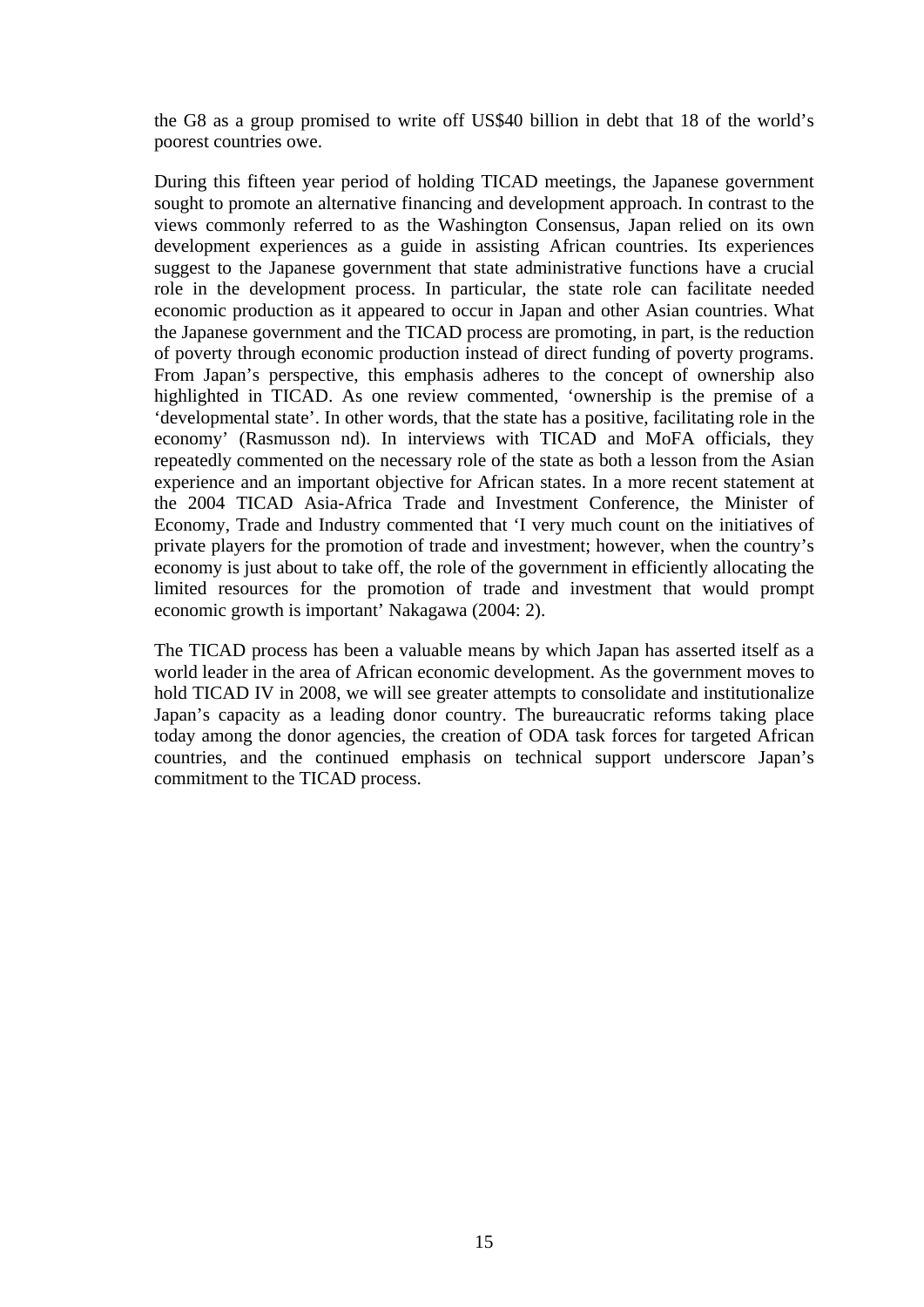#### **References**

- African Diplomatic Corps in Japan (2002). 'Integrating Africa'. Tokyo: United Nations University, 18 June.
- Castellano, M. (1999). 'Japan to Expand Debt-Relief Program for Poorest Nations'. *Weekly Review*, 30 April.
- Enoki, Y. (2002). 'Growing International Attention Toward Africa'. Paper presented at the Africa Institute, 16 April. Available at: www.japan.org.za/speeches/ speech\_05.html
- Eyinla, M. (1997). 'Aid as an Instrument of Political Reform: A Study of Japan's Development Aid Policy in Sub-Sahara Africa 1990-1996'. VRF Series No. 327. Tokyo: Institute of Developing Economies.
- Hayami, Y. (2005). 'From the Washington Consensus to the Post-Washington Consensus: Retrospect and Prospect'. *Asian Development Review*, 20 (2): 40-65.
- Hino, H., and A. Iimi (2006). 'Aid as Catalyst for Private Investment: A Lesson from Asia to Africa'. Unpublished paper.
- Ishikawa, S. (2005). Supporting Growth and Poverty Reduction: Toward Mutual Learning from the British Model in Africa and the Japanese Model in East Asia'. JBIC Discussion Paper No. 8. Tokyo: JBIC.
- Kanbur, R. (2002). 'The New Partnership for Africa's Development'. *Politikon*, 29 (1): 87-100.
- Katada, S. (2002). 'Japan's Two-Track Aid Approach'. *Asian Survey*, 42 (2): 320-42.
- Kawaguchi, Y. (2002). 'Policy Speech'. 26 August.
- Koizumi, J. (2005). 'Japan's Policy for African Development'. Message to Africa Towards the G8 Summit, 6 July.
- Mkandawire, R. (2003). www.warda.org/NERICA.
- MoFA (Ministry of Foreign Affairs of Japan) (nd). 'Solidarity between Japan and Africa: Concrete Actions'. Tokyo: Ministry of Foreign Affairs of Japan. Available at: www.mofa.go.jp/region/Africa/action.html.
- MoFA (1998). 'Council on ODA Reforms for the 21st Century Final Report'. Tokyo: Ministry of Foreign Affairs of Japan.
- MoFA (2002). 'Outline of Agenda for TICAD III'. Tokyo: Ministry of Foreign Affairs of Japan.
- MoFA (2006). *Official Development Assistance White Paper*. Tokyo: Tokyo: Ministry of Foreign Affairs of Japan.
- Morikawa, S. J. (1997). *Japan and Africa*. Johannesburg: Witwatersrand University Press.
- Mulikita, N. (1999). 'Japan's Conference, Diplomacy and African Development: An Appraisal of TICAD II'. *Southern African Political and Economic Monthly*, 13 (3): 52.